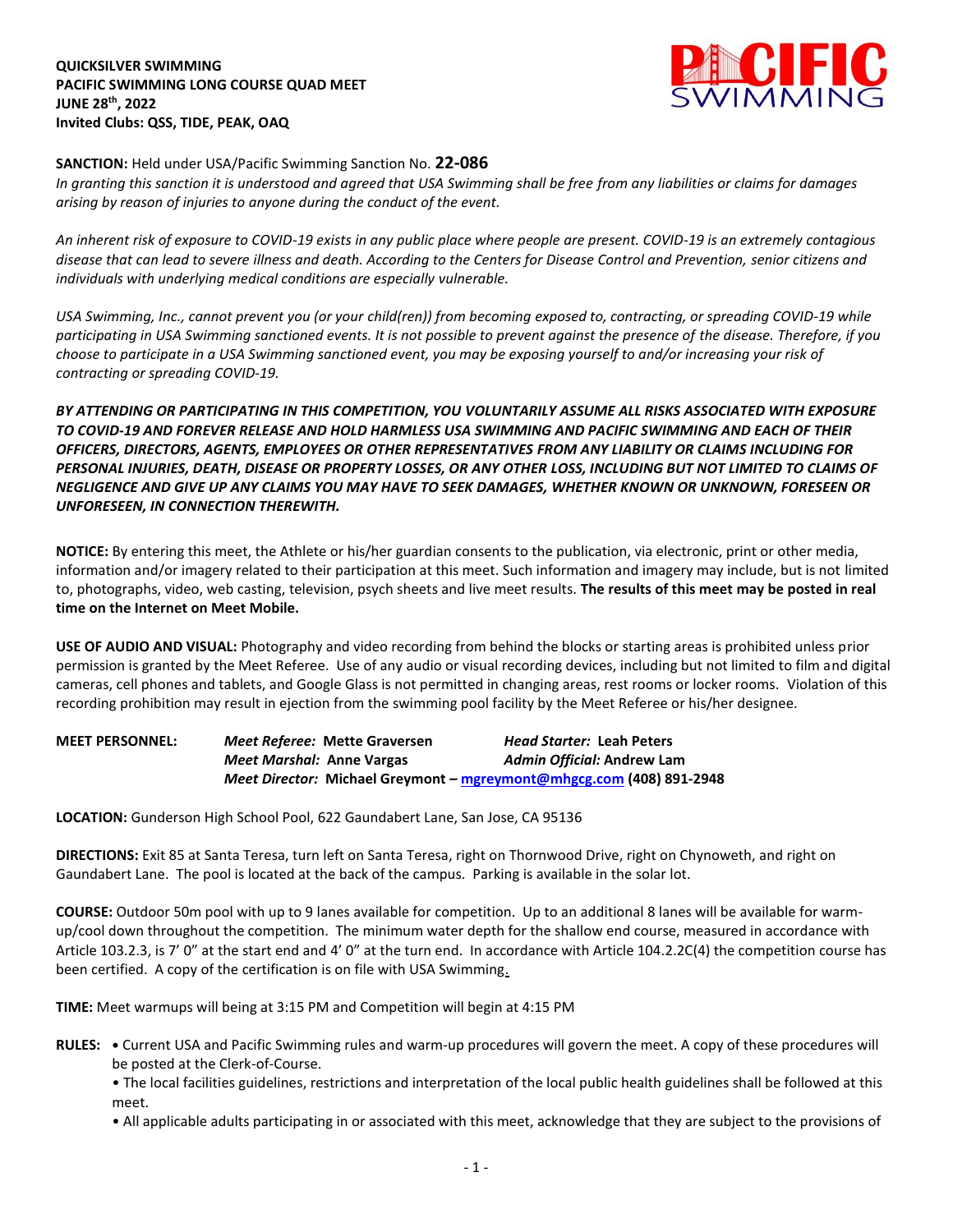the USA Swimming Minor Athlete Abuse Prevention Policy ("MAAPP"), and that they understand that compliance with the MAAPP policy is a condition of participation in the conduct of this competition.

- All events are timed finals.
- All events will swim fast to slow.
- Athletes may compete in **4** events per day.
- All Athletes ages 12 and under should complete competition within four (4) hours.

• Entries will be accepted until the number of splashes exceeds the estimated timeline, per the "Four-Hour Rule," based on the Athletes age and gender, or when the number of entered athlete meets maximum facility capacity as determined by facility and local health restrictions.

**•** If local conditions warrant it the Meet Referee, with the concurrence of the Meet Director, may require a mandatory scratch down. Immediate cash refunds will be made for any mandatory scratches.

• All Coaches and Officials must wear their USA Swimming membership cards in a visible manner.

**UNACCOMPANIED ATHLETES:** Any USA Swimming Athlete-Member competing at the meet must be accompanied by a USA Swimming Member-Coach for the purposes of Athlete supervision during warm-up, competition and warm-down. If a Coach-Member of the Athlete's USA Swimming Club does not attend the meet to serve in said supervisory capacity, it is the responsibility of the Athlete or the Athlete's legal guardian to arrange for supervision by a USA Swimming Member-Coach. The Meet Director or Meet Referee may assist the Athlete in making arrangements for such supervision; however, it is recommended that such arrangements be made in advance of the meet by the Athlete's USA Swimming Club Member-Coach.

**RACING STARTS:** Athletes must be certified by a USA Swimming member-coach as being proficient in performing a racing start or must start the race in the water. It is the responsibility of the Athlete or the Athlete's legal guardian to ensure compliance with this requirement.

**RESTRICTIONS:** • Smoking and the use of other tobacco products is prohibited on the pool deck, in the locker rooms, in spectator

seating, on standing areas and in all areas used by Athletes, during the meet and during warm-up periods.

- Sale and use of alcoholic beverages is prohibited in all areas of the meet venue.
- No glass containers are allowed in the meet venue.
- No propane heater is permitted except for snack bar/meet operations.
- All shelters must be properly secured.
- Deck Changes are prohibited.

• Destructive devices, to include but not limited to, explosive devices and equipment, firearms (open or concealed), blades, knives, mace, stun guns and blunt objects are strictly prohibited in the swimming facility and its surrounding areas. If observed, the Meet Referee or his/her designee may ask that these devices be stored safely away from the public or removed from the facility. Noncompliance may result in the reporting to law enforcement authorities and ejection from the facility. Law enforcement officers (LEO) are exempt per applicable laws.

 Operation of a drone, or any other flying apparatus, is prohibited over the venue (pools, Athlete/Coach areas, Spectator areas and open ceiling locker rooms) any time Athletes, Coaches, Officials and/or Spectators are present.

**ELIGIBILITY:** • Athletes must be current members of USA Swimming and enter their name and registration number on the meet entry card as they are shown on their Registration Card. If this is not done, it may be difficult to match the Athlete with the registration and times database. The meet host will check all Athlete registrations against the SWIMS database and if not found to be registered, the Meet Director shall accept the registration at the meet (a \$10 surcharge will be added to the regular registration fee). Duplicate registrations will be refunded by mail.

• Meet is open only to qualified athletes registered with Quicksilver Swimming (QSS) OR Almaden Riptide (TIDE), Peak Swimming (PEAK), or Osprey Aquatics (OAQ)

• Entries with "NO TIME" will be accepted. (EXCEPTION – 11&Over 400 IM. Athletes must have achieved a USA-S "BB" time for their age/gender).

• Disabled Athletes are welcome to attend this meet and should contact the Meet Director or Meet Referee regarding any special accommodations on entry times and seeding per Pacific Swimming policy.

• Athletes 19 years of age and over may compete in the meet for time only, no awards. Such Athletes must have met standards for the 17-18 age group.

• The Athlete's age will be the age of the Athlete on the first day of the meet.

**ENTRY FEES:** Flat fee of \$40.00 per athlete. Entries will be rejected if payment is not sent at time of request. No refunds will be made, except mandatory scratch downs.